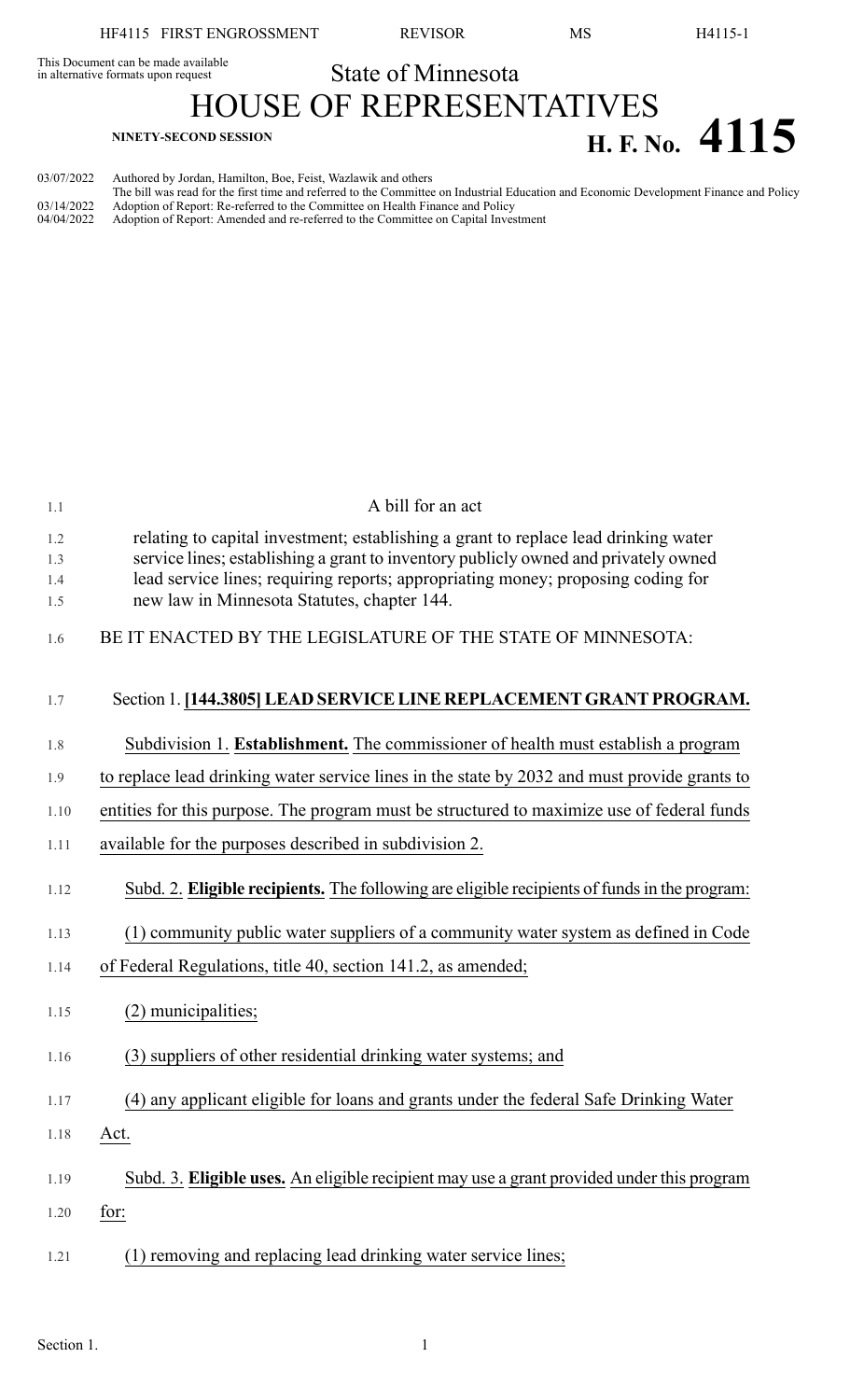|      | HF4115 FIRST ENGROSSMENT                                                                        | <b>REVISOR</b> | <b>MS</b> | H4115-1 |
|------|-------------------------------------------------------------------------------------------------|----------------|-----------|---------|
| 2.1  | (2) repaying debt incurred for the purposes described in clauses $(1)$ , $(3)$ , and $(4)$ ;    |                |           |         |
| 2.2  | (3) providing information to residents on the benefits of lead service line removal; or         |                |           |         |
| 2.3  | (4) performing necessary construction activities required for and associated with the           |                |           |         |
| 2.4  | removal and replacement of lead service lines.                                                  |                |           |         |
| 2.5  | Subd. 4. Required removal or replacement of privately owned lead service lines. At              |                |           |         |
| 2.6  | least 70 percent of the funds made available under the grant must be used for the purposes      |                |           |         |
| 2.7  | of removing privately owned portions of lead drinking water service lines, installing privately |                |           |         |
| 2.8  | owned portions of drinking water service lines, or repaying debt incurred to remove or          |                |           |         |
| 2.9  | replace privately owned portions of lead drinking water service lines.                          |                |           |         |
| 2.10 | Subd. 5. Grant priorities. In prioritizing the expenditure of grant money received under        |                |           |         |
| 2.11 | this section, the commissioner must give priority to applications that utilize the funds as     |                |           |         |
| 2.12 | part of a plan to remove all lead service lines within a municipality or residential drinking   |                |           |         |
| 2.13 | water system. A plan should include:                                                            |                |           |         |
| 2.14 | (1) a description of how the recipient will maximize the number of property owners with         |                |           |         |
| 2.15 | privately owned portions of lead service lines that will participate in the removal and         |                |           |         |
| 2.16 | replacement, including lower-income residents and those from other disadvantaged                |                |           |         |
| 2.17 | communities;                                                                                    |                |           |         |
| 2.18 | (2) a description of how the recipient will coordinate the removal of the publicly owned        |                |           |         |
| 2.19 | and privately owned portions of the lead service lines to maximize efficient use of funds;      |                |           |         |
| 2.20 | (3) a description of how the recipient will use the funds as part of a comprehensive plan       |                |           |         |
| 2.21 | to remove all lead service lines within the recipient's jurisdiction; and                       |                |           |         |
| 2.22 | (4) a description of how the recipient will ensure compliance with program requirements         |                |           |         |
| 2.23 | and other applicable legal requirements.                                                        |                |           |         |
| 2.24 | Subd. 6. Workforce plan. Applicants who serve 75,000 or more customers must submit              |                |           |         |
| 2.25 | a workforce plan as part of their application. The workforce plan must include a description    |                |           |         |
| 2.26 | of how the applicant will promote and expand the use of registered apprentices, along with      |                |           |         |
| 2.27 | populations underrepresented in the construction industry, in the lead removal and              |                |           |         |
| 2.28 | replacement work.                                                                               |                |           |         |
| 2.29 | Subd. 7. Coordination with Public Facilities Authority. To the extent possible, the             |                |           |         |
| 2.30 | commissioner shall coordinate with the Public Facilities Authority in administering this        |                |           |         |
| 2.31 | program to maximize the effective use of federal funds for lead service line removal through    |                |           |         |
| 2.32 | the drinking water revolving fund and to simplify the application process.                      |                |           |         |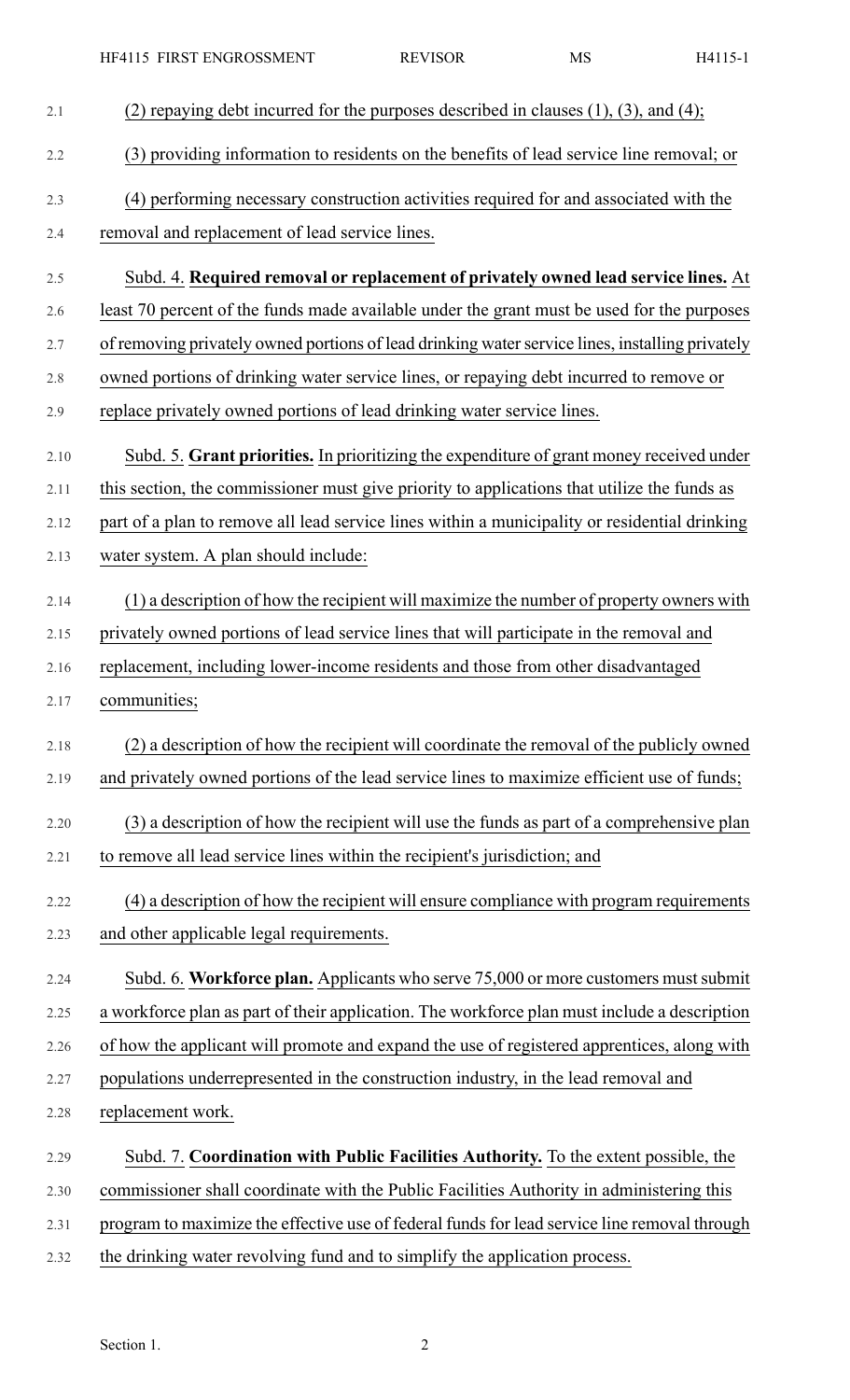HF4115 FIRST ENGROSSMENT REVISOR MS H4115-1

| 3.1                  | Subd. 8. Prevailing wage. Laborers and mechanics performing work on a project funded                                                                                      |
|----------------------|---------------------------------------------------------------------------------------------------------------------------------------------------------------------------|
| 3.2                  | by this grant program or loans repaid through this grant program, including removal and                                                                                   |
| 3.3                  | replacement of lead drinking water service lines and installation of replacement drinking                                                                                 |
| 3.4                  | water service lines, must be paid the prevailing wage rate for the work as defined in section                                                                             |
| 3.5                  | 177.42, subdivision 6. The project is subject to the requirements and enforcement provisions                                                                              |
| 3.6                  | of sections 177.30 and 177.41 to 177.45.                                                                                                                                  |
| 3.7                  | Subd. 9. Appropriation bonds. The commissioner of management and budget shall                                                                                             |
| 3.8                  | issue \$30,000,000 in appropriation bonds every fiscal year through fiscal year 2032. The                                                                                 |
| 3.9                  | proceeds from the bond sale shall be used to fund the grant program under this section.                                                                                   |
| 3.10                 | Subd. 10. Report. By January 31, 2024, and by each January 31 thereafter through                                                                                          |
| 3.11                 | January 31, 2033, the commissioner shall submit a report on the grant program to the chairs                                                                               |
| 3.12                 | and ranking minority members of the legislative committees with jurisdiction over capital                                                                                 |
| 3.13                 | investment. The report must include, at a minimum, details about awards made, applications                                                                                |
| 3.14                 | submitted, and lead service lines removed.                                                                                                                                |
| 3.15<br>3.16<br>3.17 | Sec. 2. [144.3807] LEAD SERVICE LINE REMOVAL GOAL.<br>It shall be the goal of the state of Minnesota to remove all lead service lines in public<br>water systems by 2032. |
| 3.18                 | Sec. 3. [144.3809] LEAD SERVICE LINE INVENTORIES; COMPLIANCE WITH                                                                                                         |
| 3.19                 | FEDERAL LEAD AND COPPER RULE.                                                                                                                                             |
| 3.20                 | Subdivision 1. Guidance; inventories. (a) By August 1, 2022, the commissioner of                                                                                          |
| 3.21                 | health shall develop guidance for community water systems with instructions on completing                                                                                 |
| 3.22                 | lead service line inventories.                                                                                                                                            |
| 3.23                 | (b) A community water system subject to the Revised Lead and Copper Rule in Code                                                                                          |
| 3.24                 | of Federal Regulations, title 40, part 141, shall forward to the commissioner of health by                                                                                |
| 3.25                 | October 16, 2024, an inventory of the lead service lines within the service area of the                                                                                   |
| 3.26                 | community water system. The commissioner, in coordination with the University of                                                                                          |
| 3.27                 | Minnesota, shall make the results of the lead service line inventories submitted under this                                                                               |
| 3.28                 | subdivision available to the public.                                                                                                                                      |
| 3.29                 | Subd. 2. Lead service line reduction plan. A community water system with lead service                                                                                     |
| 3.30                 | lines or lead status unknown service lines must create a lead service line reduction plan and                                                                             |
| 3.31                 | submit the plan to the commissioner by October 16, 2024.                                                                                                                  |
|                      |                                                                                                                                                                           |